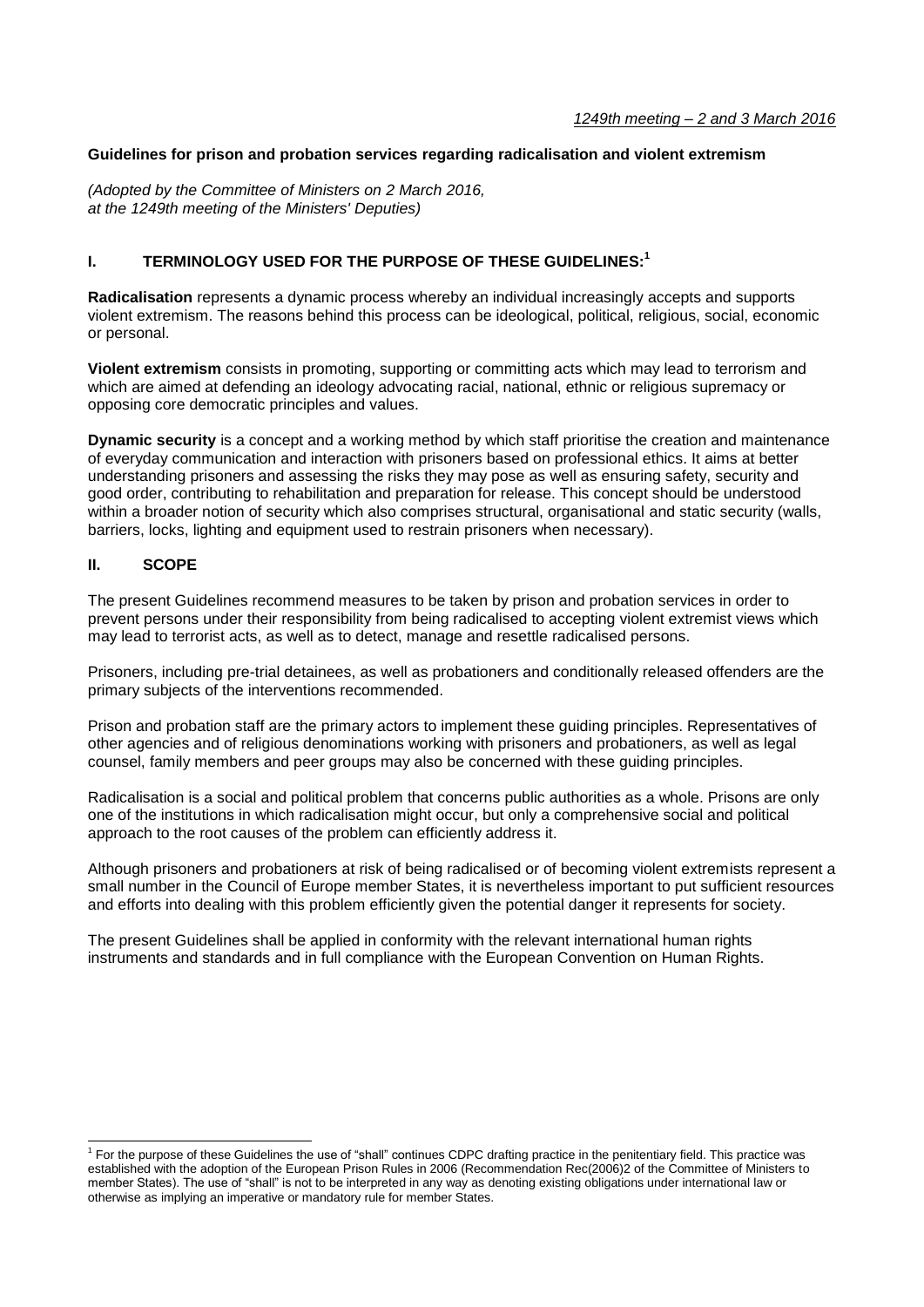These Guidelines underscore and further develop existing Council of Europe standards and shall be read together with the rules contained in the relevant Council of Europe recommendations, in particular the European Prison Rules (Recommendation Rec(2006)2 of the Committee of Ministers), the Council of Europe Probation Rules (Recommendation CM/Rec(2010)1 of the Committee of Ministers), the European Rules for juvenile offenders subject to sanctions or measures (Recommendation CM/Rec(2008)11), Recommendation CM/Rec(2012)12 of the Committee of Ministers concerning foreign prisoners, Recommendation CM/Rec(2014)3 of the Committee of Ministers concerning dangerous offenders and Recommendation CM/Rec(2014)4 of the Committee of Ministers on electronic monitoring.

The attention to some of the most relevant rules and principles contained in the European Prison Rules is specifically drawn by listing them in the text of the Guidelines in order to remind the prison and probation services that they should not depart from these when dealing with radicalised persons under their responsibility.

# **III. BASIC PRINCIPLES AND GENERAL CONSIDERATIONS**

# **a. Respect for human rights and fundamental freedoms**

1. Preventing and tackling radicalisation and violent extremism shall always be based on the rule of law and shall comply with international human rights standards because respect for human rights and the rule of law is an essential part of a successful counter-radicalisation effort. Failure to comply with these is one of the factors which may contribute to increased radicalisation.

2. Torture and inhuman or degrading treatment or punishment is prohibited. Freedom of expression and freedom of religion shall be respected.

# **b. Respect for data protection and privacy**

3. Any supervision and restriction of contacts, communications and visits to prisoners, due to radicalisation concerns, shall be proportionate to the assessed risk and shall be carried out in full respect of international human rights standards and national law related to persons deprived of their liberty and shall be in accordance with Rule 24 of the European Prison Rules concerning contact by prisoners with the outside world.

4. Where there is exchange of information related to radicalisation and violent extremism between prison and probation services and national law enforcement and intelligence agencies, strict and clear procedures shall be agreed and respected in terms of privacy and data protection.

5. Those working towards the rehabilitation of prisoners should be able to operate with appropriate autonomy and independence from those engaged in intelligence gathering on violent extremists. The success of rehabilitation is indeed premised upon the trust derived from such autonomy.

#### **c. Imprisonment as a measure of last resort**

6. In order to effectively apply the principle according to which prison shall be used as a last resort, a variety of individually tailored sanctions and measures shall be applied where possible in order to keep offenders in the community and to improve their crime-free life prospects. Co-operation with other agencies in this respect could contribute to exchanging good practices regarding general prevention measures related to radicalisation and violent extremism.

7. Young offenders may be particularly vulnerable to radicalisation. In order to avoid the negative effects of imprisonment, sanctions and measures in the community shall be considered first. Additional efforts and resources shall be allocated for working with these offenders.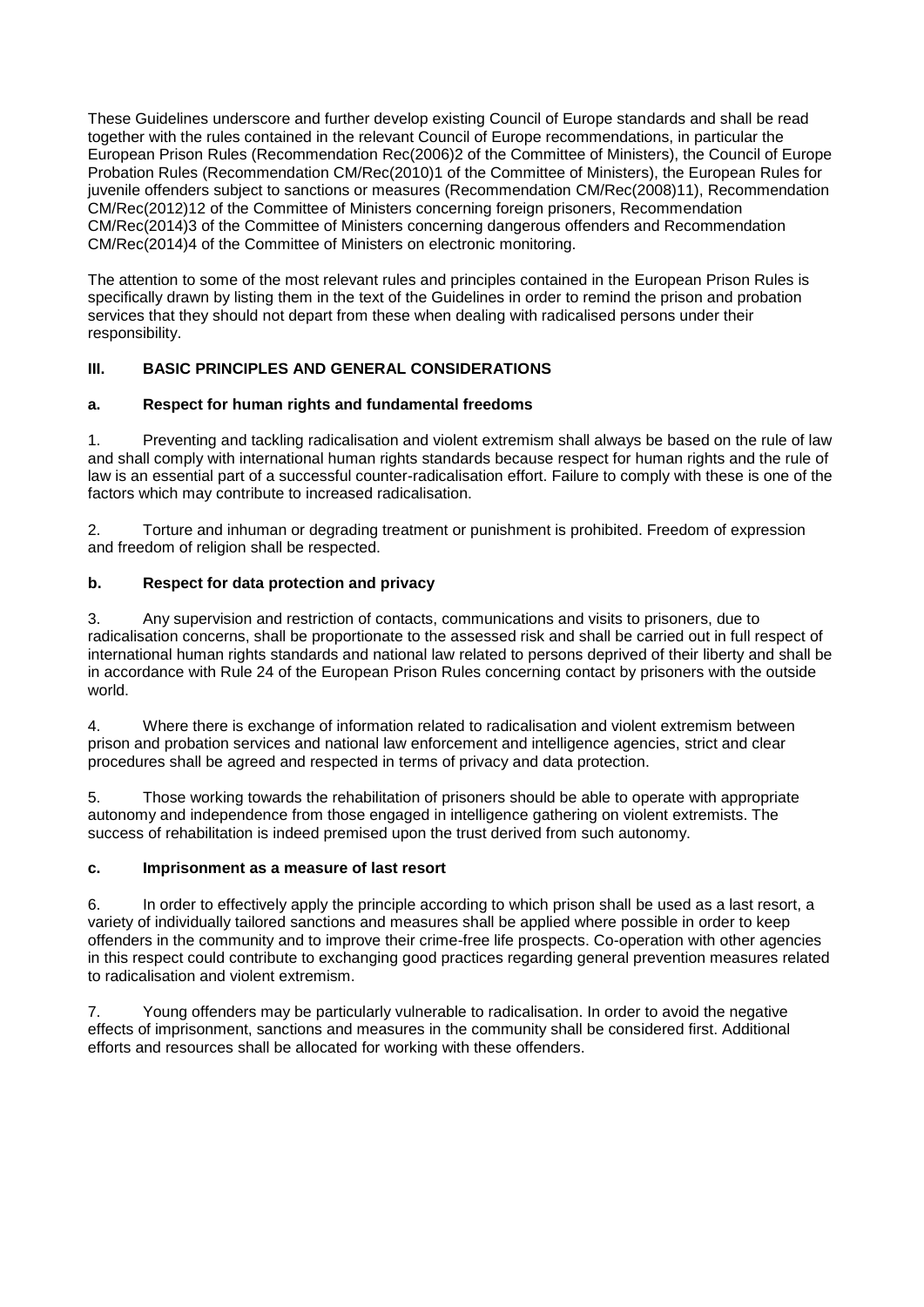## **d. Good prison management**

8. Good management and good order in prison shall respect diversity, tolerance and human dignity of both prisoners and staff as this helps avoid situations conducive to radicalisation and violent extremism.

While not necessarily sufficient in themselves to trigger radicalisation – violence, racism, islamophobia and other forms of discrimination – generate resentment and provide the ground for radicalising narratives to take root. Inadequate detention conditions and overcrowding can also be factors enhancing the risk of radicalisation in prison. Tackling these issues should therefore be considered as an integral part of the counter-radicalisation effort.

10. Similarly, radicalisation processes can be accentuated and reinforced when disproportionate measures are deployed by the prison administration. Therefore punitive measures, use of force and means of restraint shall be proportionate to direct and serious threats of disruption of good order, safety and security in a given prison in order to preserve to the extent possible relations of trust and support in helping the reintegration of the offender.

11. Prison management shall involve consulting staff and, subject to the needs of good order, safety and security, taking the opinion of prisoners on matters of concern regarding the general conditions of imprisonment.

12. Prisoners' feelings of safety and trust in the legitimacy of staff's actions are likely to induce positive change and facilitate their rehabilitation and resettlement. Every effort shall therefore be made to preserve and build on such relations of trust in order to help offenders start or develop a crime-free life.

13. As much as possible, prison and probation services shall select and recruit staff with relevant linguistic abilities and cultural sensitivity. Intercultural and multifaith awareness training for staff shall form an integral part of education and training in order to promote understanding of and tolerance to diversity of beliefs and traditions.

14. Staff shall be selected, supported and trained in order to develop and maintain their professional ethics and resilience to potential pressure leading to radicalisation.

15. Educational activities are essential in the rehabilitation process of probationers or prisoners that may have adopted violent extremist views. Not only does it provide a structure to the daily routines during imprisonment, but it also provides the opportunity to develop new skills that can facilitate resettlement.

16. Tackling the issue of radicalisation in prison requires that good prison management is not only related to high professional ethics and attitudes but requires adequate resources. This can mean that additional funds might be needed for recruitment and training.

## **IV. PRISON AND PROBATION WORK**

#### **a. Assessment**

17. Risk and needs assessment should be carried out by multi-disciplinary teams. When initial and subsequent risk and needs assessment of offenders is carried out, special attention shall be paid to identify offenders vulnerable to radicalisation. In conformity with the existing national procedures regarding risk assessment, offenders' views should be recorded in relation to this and offenders should be given the opportunity to challenge such assessments.

18. In order to establish individual treatment programmes aimed at successful rehabilitation of prisoners and probationers, assessment tools specifically tailored to identify risks of radicalisation shall be developed and used from the outset of the implementation of a penal sanction or measure and repeated at regular intervals as necessary when there is a concern that the prisoner might be undergoing a process of radicalisation.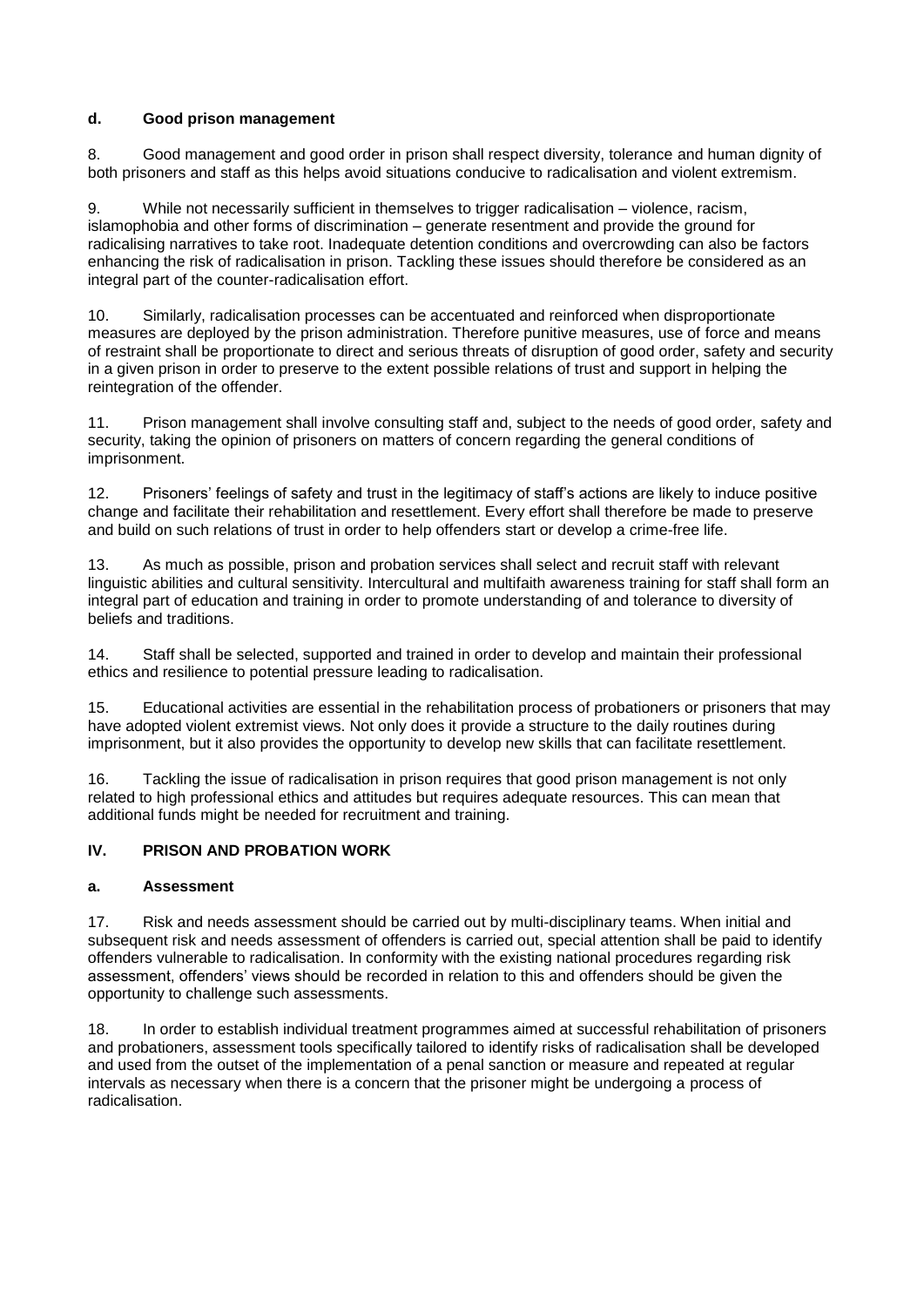## **b. Admission to prison and allocation**

19. Special attention shall be paid to admission procedures of all prisoners as the good carrying out of such procedures allows feelings of trust and safety to be established in prisoners, enabling proper assessment of their health condition at entry, and contributing to good risk and needs assessment, sentence planning, classification, allocation and accommodation.

20. Regardless of whether prisoners sentenced for terrorist-related crimes are kept in separate prisons or wings or are dispersed across the prison system, the risk they may pose, including the risk of radicalising other prisoners, shall be evaluated individually before their allocation is defined and shall be reviewed at regular intervals.

# **c. High-security prisons or high-security sections in prison and prison transfers**

21. The need to keep prisoners sentenced for terrorist-related crimes in high security prisons or under high levels of security in ordinary prisons shall also be evaluated individually and such decisions shall be reviewed at regular intervals. Rule 53 of the European Prison Rules, regulating the use of special high security or safety measures, shall apply in such cases. Furthermore, as stated in rule 70 of the European Prison Rules, any prisoner subjected to such measures shall have a right of complaint and appeal to an independent authority.

22. The regular transfers of prisoners sentenced for terrorist-related crimes may have a negative impact on the reintegration prospects of such prisoners. The need for such transfers shall therefore be carefully evaluated on an individual basis against the risk posed by such prisoners.

# **d. Culture and religion**

23. In accordance with Rule 29 of the European Prison Rules, cultural and religious traditions shall be taken into account regarding nutrition and as far as practicable regarding clothing, opportunities for worship and religious holidays. Where possible, prisoners shall be allowed to take their meals at times that meet their religious requirements.

24. Prison services shall be encouraged to establish agreements with religious denominations in order to allow a number of approved religious representatives proportionate to the number of prisoners of the same faith in a given prison to enter the institution. Religious representatives should be properly trained on how to exercise their functions in a prison environment.

25. In order to induce positive personal change in prisoners, preferences shall be given to religious representatives who are attuned to the cultural norms and values and conversant in the languages spoken by the prisoners. Sufficient time, adequate space and resources shall be provided to enable approved religious representatives to meet prisoners in private and to hold collective services.

#### **e. Inter-agency co-operation**

26. Prison and probation services shall co-operate with each other as well as with other law enforcement agencies at local, national and international level, as dealing with radicalisation and violent extremism leading to terrorist acts requires a comprehensive approach based on professional standards.

27. Prison and probation services shall co-operate with other public and private agencies and wider civil society in order to provide aftercare and to contribute to the resettlement and reintegration of offenders.

28. It is in the interest of the prison and probation services to collect knowledge and best practices and share these internationally.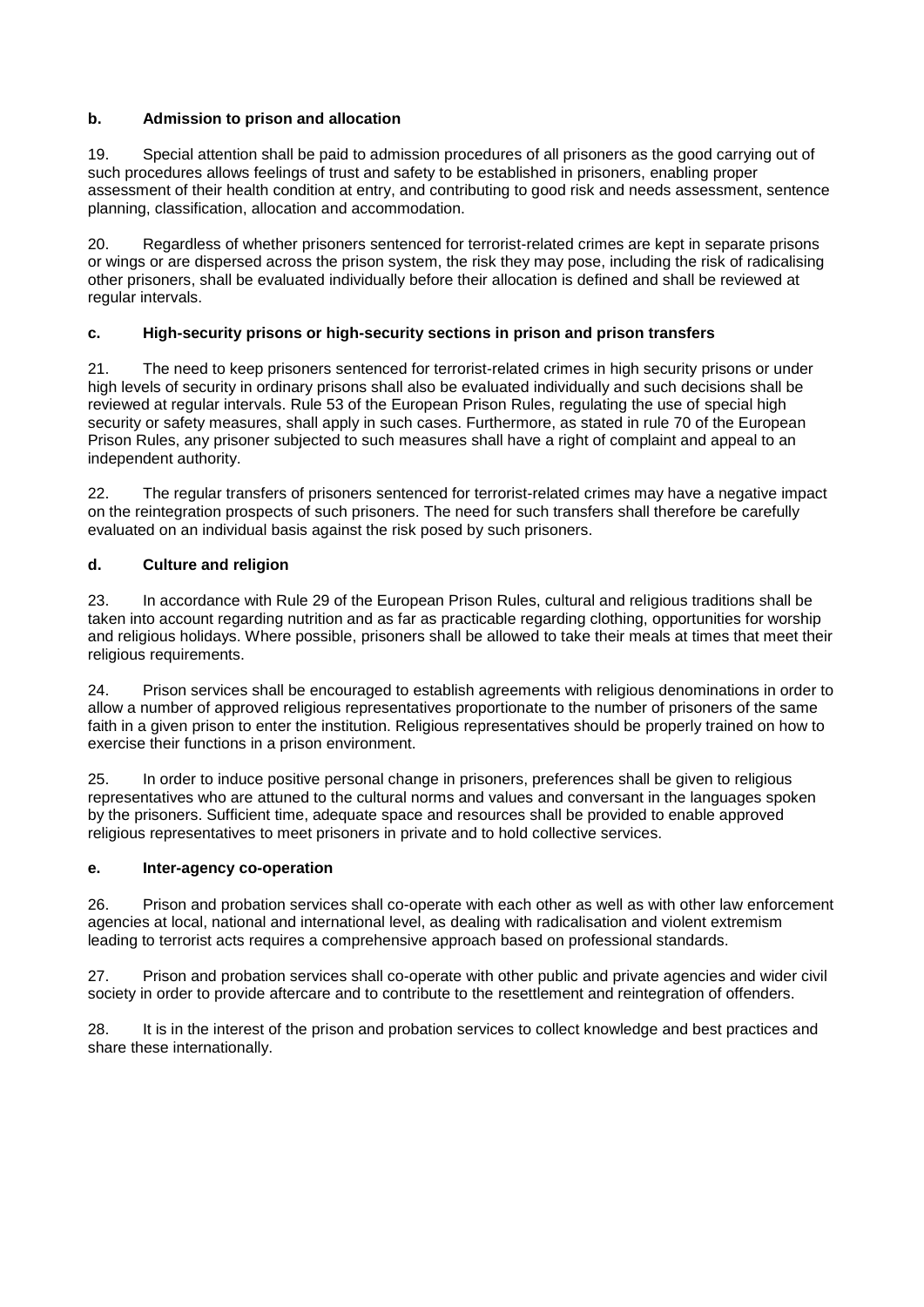#### **V. DETECTION, PREVENTION AND DEALING WITH RADICALISATION AND VIOLENT EXTREMISM IN PRISON**

## **a. Use of dynamic security**

29. Frontline staff shall be trained to act in line with principles of dynamic security in order to maintain safety, security and good order in prison and to contribute to the prisoner's rehabilitation. They should be trained in particular to use intercultural mediation and different techniques of intervention in case of crisis management.

# **b. Procedures for detection**

30. Frontline staff shall be trained and supported in order to be able to distinguish between religious practices and the adoption of violent extremist behaviour and shall be empowered to react swiftly and proportionately in case of real and imminent risks posed to the life, health or personal integrity of prisoners or staff. In particular, staff shall be given tools to report concerns regarding signs of radicalisation to violent extremism and appropriate procedures shall be applied to assess promptly and professionally such risks.

31. Where specific tools and methods for identifying radicalised prisoners are developed and used by prison and probation services in order to help their frontline staff, these shall be based on professional and ethical standards and shall be reviewed and updated on a regular basis.

32. When developing indicators of radicalisation, staff shall be warned that such indicators are not to be considered in isolation but in the context of personal features and specific circumstances of a given case in order to avoid arbitrary conclusions.

33. Adequately trained members of prison or probation staff may be appointed as necessary, in case radicalisation is an issue of concern in a given prison or probation area, in order to ensure that staff know where they can readily obtain advice on radicalisation issues and prisoners or probationers know how to report concerns about radicalisation.

# **c. Special programmes**

34. Special programmes, including the use of mentors, shall be developed for and offered to prisoners and probationers, where appropriate, and in particular for those who are considered susceptible to radicalisation, in order to help them find life options free from crime and violent extremism. Specially trained staff shall be involved in carrying out or supervising such programmes.

35. Former violent extremists who have renounced violence may serve as legitimate actors for the rehabilitation of probationers or prisoners.

36. Involvement of religious representatives, volunteers, peers and family members can also be considered on a case-by-case basis as they may be very beneficial for efficient reintegration of offenders.

# **VI. POST-RELEASE WORK**

37. In order to aim at successful reintegration, prison and probation services shall not work in isolation, but communicate and establish links with community organisations in order to ensure the continuation of special programmes developed during imprisonment or probation after release, or after probation supervision ends, where appropriate.

38. Similarly, former prisoners shall be assisted in contacting different support structures in the community. On a case-by-case basis, the involvement of families and social networks shall be considered, as these may affect positively the resettlement process.

39. Electronic monitoring schemes and other control measures shall be combined with other professional interventions and supportive measures aimed at the social reintegration of radicalised offenders.